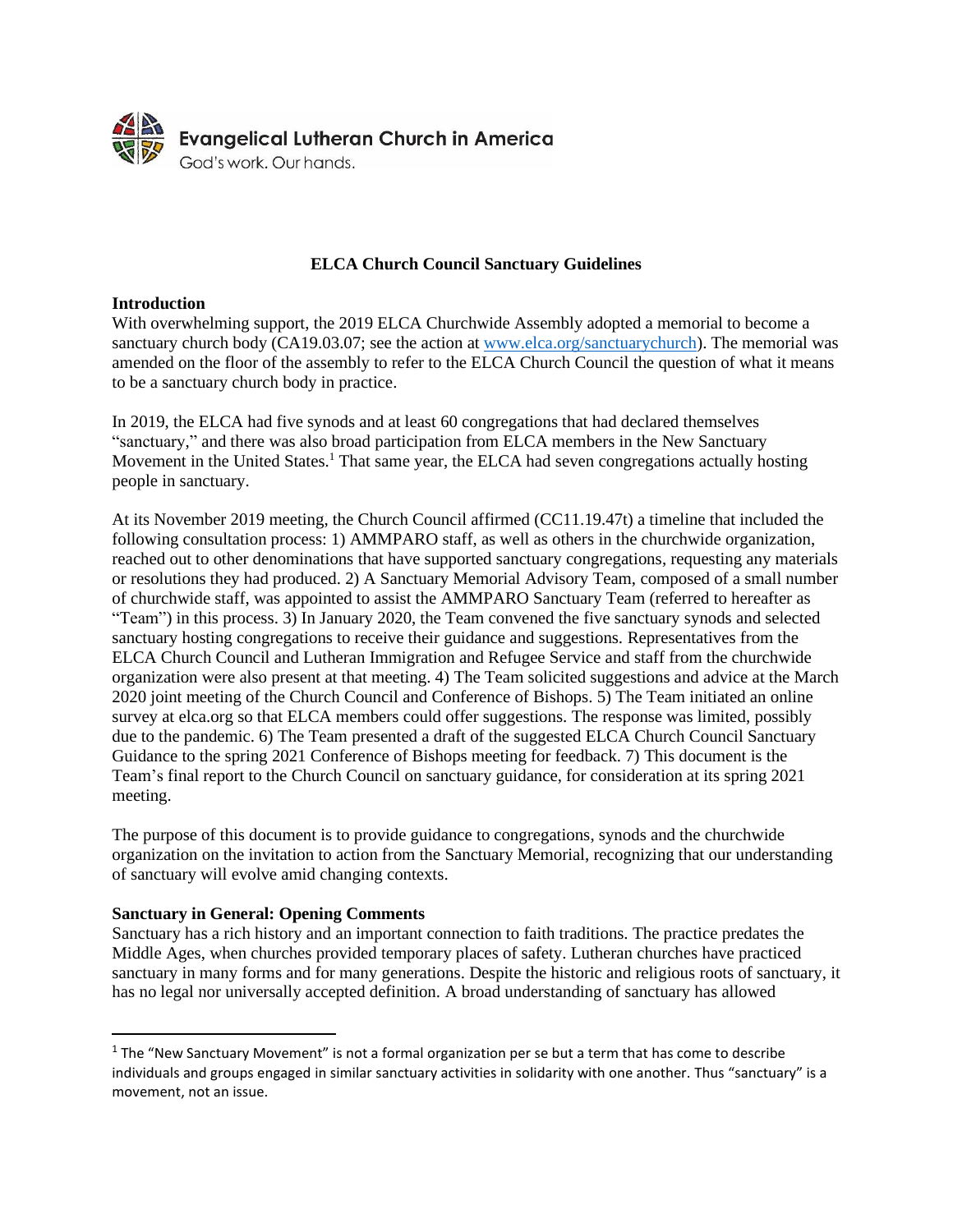churches and organizations to live into the definition of sanctuary in many ways, all rooted in the principle of providing refuge, safety and hospitality.

U.S. law has never defined nor recognized sanctuary, but the 2019 Churchwide Assembly action itself includes a "sanctuary is" framing that draws from the experience of communities already doing this work. This framing is helpful because it provides some broad examples that are widely accepted to be sanctuary in practice today. They go beyond the practice of hosting people in congregations and are grounded in the Christian definition of refuge. For the purposes of this document, sanctuary can be generally defined as walking alongside, or accompanying, immigrants and refugees. There may be common activities across different communities, congregations and synods, as well as the churchwide organization, but each must discern what sanctuary means based on the immigrant and refugee communities around it. Many of our Lutheran communities have been living their call to provide sanctuary for decades, and as a denomination, we have many theological documents that root our faith in the practice of sanctuary, even if we have not used this definition until now. This document explores what it may mean for the ELCA to continue this ministry, seeking to be a safe and welcoming place for all who leave their communities.

As people who live solely by faith and fear of God, Lutherans hold this vulnerability and tension in the theology of the cross. When we view the world through the light of God's redeeming presence and work, we see that no place or person is forsaken. God's invocation to love the neighbor calls this church to public witness and solidarity with the oppressed, marginalized and downtrodden. Sanctuary is another opportunity for people of faith to be present as faithful disciples of Christ's example in public life. It can and has led people to ELCA congregations looking for community and ways to serve. Many people see this assembly action as an invitation and encouragement to discernment — how might Lutherans be called to respond to the needs of the neighbor? This church is, in large part, an immigrant church with roots all over the world, and it has faithfully welcomed and supported refugee resettlement for over 80 years. The ELCA's strong global commitment has gifted its members with church relationships in countries from which immigrants are coming to the United States. This helps ELCA members understand why people flee their homes and undertake the perilous journey — to save their own lives.

The ELCA is an interdependent church represented through congregations, synods and the churchwide organization. Each interdependent entity is trusted to respond and listen to the movement of the spirit. As an interdependent church, we need to hold all members, congregations and synods, as well as the churchwide organization, in prayer around this issue, especially at moments of tension. Though synods and entire church bodies can declare sanctuary, to date the most extensive lived experience of sanctuary has been in congregations. Therefore, we need to lift up and spread the stories of those congregations that have direct experience with sanctuary.

Each of the five sanctuary synods and dozens of congregations that have declared sanctuary have their own unique definitions of it and the resulting work. Respecting the wisdom and autonomy of each, the Team recommends that the Church Council refrain from mandating one specific definition of sanctuary for all. This guidance, together with ELCA social policy, is provided to all with the hope and expectation that it will assist in their discernment.

Although the ELCA is the first church body to declare sanctuary, most major interreligious faith traditions in the United States have local expressions of sanctuary, which often work together ecumenically and on an interfaith basis, with the encouragement of their national staff. Thus, the ELCA's approach to sanctuary can be seen as a way to live into this church's ecumenical and interreligious relationships as well. Each congregation, synod and ministry of the ELCA is uniquely positioned to participate in the movement-building of sanctuary.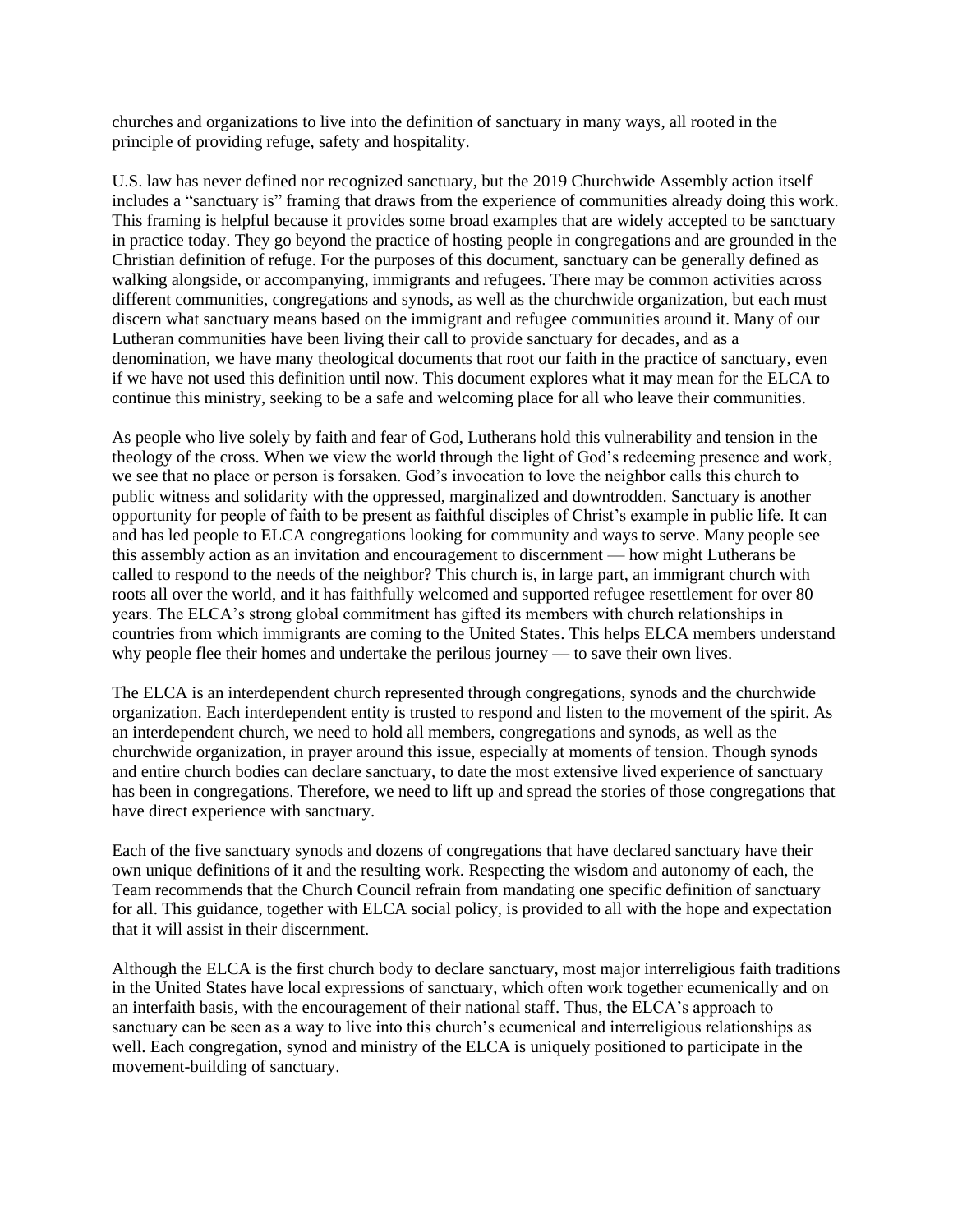Relationships and stories are the most important, powerful and transformative means by which this whole church can better understand sanctuary.

The following is guidance suggested by the ELCA Church Council for ways the congregations, synods and churchwide organization can accompany and support the ministry of sanctuary.

### **Sanctuary Guidance for Congregations**

Many people describe sanctuary as hosting an immigrant community member in a congregation, but the New Sanctuary Movement defines sanctuary expansively. Far from being confined to one activity, it goes beyond hosting someone and often involves accompanying individuals or migrant communities with advocacy and both tangible and intangible resources.

The ELCA's sanctuary work is a public witness that leads people to ELCA congregations looking for community and ways to get involved. In this light, congregations are invited and encouraged to SERVE, CARE, SUPPORT AND EDUCATE, always through the lens of accompaniment, in the following ways:

1) Build authentic and mutual relationships with immigrants in their communities, and listen to and amplify immigrant voices the congregation hears, whether the context is geographical (urban, suburban, exurban, rural) or intergenerational (college-age, retired or a mix of these). Building relationships will provide opportunities for congregations to reflect on what welcome and hospitality mean for each community. Not all churches have the same call, so consider teaming up with other faith communities that are living into sanctuary.

2) Grow in a firm foundation of the practice of accompaniment by sharing and reflecting on the decadeslong story of Lutherans accompanying immigrants, and by reading the ELCA social message "Immigration" (1998) as well as the social policy resolution "Toward Compassionate, Just, and Wise Immigration Reform" (CA09.11.71). Review materials such as "Know Your Rights" information to better understand current U.S. immigration law and its complexities. Hear testimony from other congregations engaged in sanctuary discernment and/or action. Visit [www.elca.org/ammparo](http://www.elca.org/ammparo) and [www.lirs.org.](http://www.lirs.org/)

3) Deepen relationships with individuals and congregations that are already in relationship with immigrant communities. Faith communities should be multiplying and amplifying rather than duplicating the work already happening. Congregations are especially encouraged to build relationships with existing sanctuary groups in their communities.

4) Understand that sanctuary is broadly defined and encourage a healthy and helpful process for discernment, grounded in testimony/learnings from the discernment processes of other congregations, so that each congregation has the space to define what sanctuary can be in its own context.

5) Look to their synods to confirm whether there are resources available for sanctuary, recognizing that these will vary from synod to synod. In any case, congregations can look to the churchwide organization for help in identifying networks of trusted messengers to assist them as well as coaches/people to guide them.

6) Host a presentation on sanctuary and pursue public dialogue led by people who have deep relationships with immigrant communities. Then, as a community, discern where the congregation is called to minister. Each congregation is invited to connect with other faith communities that are in relationship with immigrants. This will prepare the congregation to provide information to someone requesting sanctuary.

### **Guidance for Synods**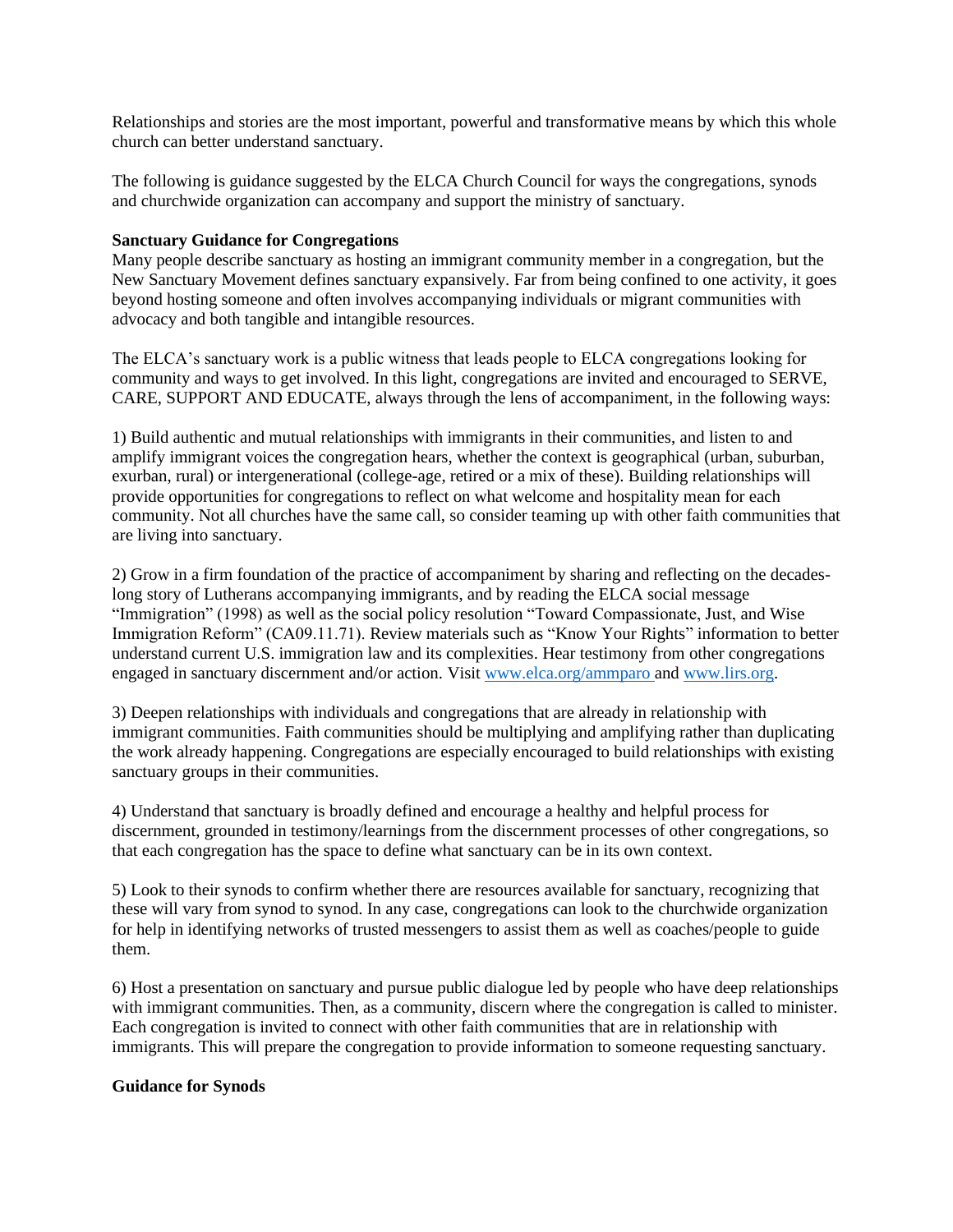As with sanctuary congregations, there is no one definition of a sanctuary synod; each has its own context. Whether or not a synod has declared itself a sanctuary or has any sanctuary congregations, all synods can recognize the mission moment of this work and can:

1) Gather and amplify the stories of their congregations founded by immigrants, sharing them throughout the synod, along with an invitation to study and discern sanctuary. Synods can find a platform on which to share these stories by contacting the Team [\(infoammparo@elca.org\)](mailto:infoammparo@elca.org).

2) Examine the makeup of their communities to see where there are immigrants, and encourage their congregations to connect with immigrant community organizations. Synods are encouraged to find ways to support the dignity and worth of immigrant neighbors without creating negative perceptions.

3) Provide resources to congregations that will encourage them to offer hospitality to their immigrant neighbors. Other training and education on racial justice and intersectionality will be helpful for both rostered and lay leaders as well as congregations. Provide resources and support to congregations interested in exploring sanctuary. This can include forming a network of coaches to help congregations learn about sanctuary and whose leaders could use seasoned assistance to locate the right path of service with local immigrant communities.

4) Facilitate the creation of a sanctuary congregation network and provide guidance for building local teams to support and accompany sanctuary congregations. These local teams can provide table fellowship dinners and support circles. Ideally these teams would include members of local immigrant communities and other trusted messengers to build meaningful relationships with each other.

5) Encourage the use of underutilized synod or congregation buildings to house newly arrived immigrants as they transition to life in the United States. Consider offering family-support grants for sanctuary hosting congregations.

6) Encourage the creation of a support community among congregations to form immigrant welcoming centers.

Continued support and accompaniment, especially of sanctuary hosting congregations, are critical if congregations are to build authentic mutual relationships with immigrant communities.

#### **Guidance for the Churchwide Organization**

Recognizing that the ELCA is the first sanctuary church body in the Americas, the Team hopes that these recommendations will provide guidance in response to the assembly action. The outdated and complex U.S. immigration system can be difficult to address. The ELCA rejects the common misconception that people in sanctuary are criminals; at the same time, it has no intention of shielding anyone from the consequences of criminal activity.

In response to the assembly action on sanctuary, the ELCA Church Council directs the churchwide organization to provide resources that will help ELCA members understand sanctuary, and to look for ways to financially support sanctuary work. The council asks the churchwide organization to:

1) Provide and review current educational resources on sanctuary, which may focus on preaching, Bible study, accessible immigration messages or our Lutheran history of welcome and hospitality. These should amplify the stories of congregations that live out sanctuary as well as other stories that explore our experiences and vulnerabilities and identify places of and opportunities for growth. Fact sheets that define "immigrant," "refugee" and "asylum-seeker" could be helpful, as could legal information, especially for congregations that are considering hosting. Understanding why people immigrate can help some to better